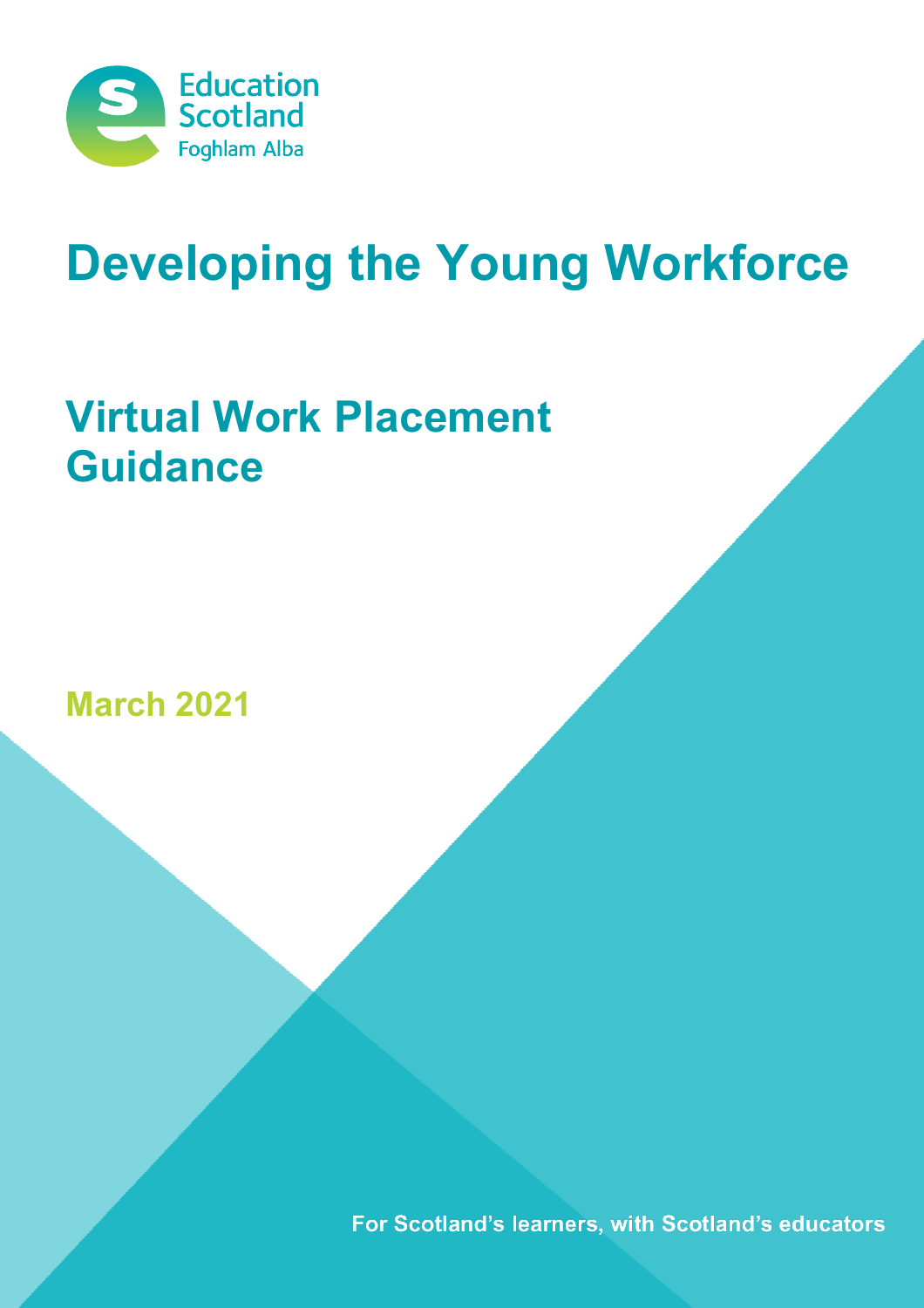| <b>Contents</b>                                                          |         |  |  |  |  |
|--------------------------------------------------------------------------|---------|--|--|--|--|
| Purpose, Background and work-related learning context;                   | Page 3  |  |  |  |  |
| <b>Definition of Virtual Work Placements</b>                             |         |  |  |  |  |
| <b>Equalities and Inclusion</b>                                          |         |  |  |  |  |
| <b>Essential requirements of VWPs</b>                                    |         |  |  |  |  |
| <b>Desirable elements</b>                                                |         |  |  |  |  |
| Component parts of VWPs                                                  |         |  |  |  |  |
| Safeguarding procedures                                                  | Page 6  |  |  |  |  |
| Recognising learning and achievements of VWPs                            |         |  |  |  |  |
| Certification (including qualifications and awards)                      |         |  |  |  |  |
| <b>Expectations on learners</b>                                          |         |  |  |  |  |
| Expectations on delivery partners                                        |         |  |  |  |  |
| Expectations on parents/carers                                           |         |  |  |  |  |
| Expectations on schools and local authorities                            | Page 10 |  |  |  |  |
| Appendix 1 - Support for VWPs                                            | Page 11 |  |  |  |  |
| Appendix 2 - VWPs Resources                                              | Page 12 |  |  |  |  |
| Appendix 3 - Safeguarding sample policy                                  | Page 13 |  |  |  |  |
| Appendix 4 - Work-related learning (definition, essentials & desirables) | Page 14 |  |  |  |  |
| <b>VWPs and Work-Related Learning: Comparative table</b>                 | Page 15 |  |  |  |  |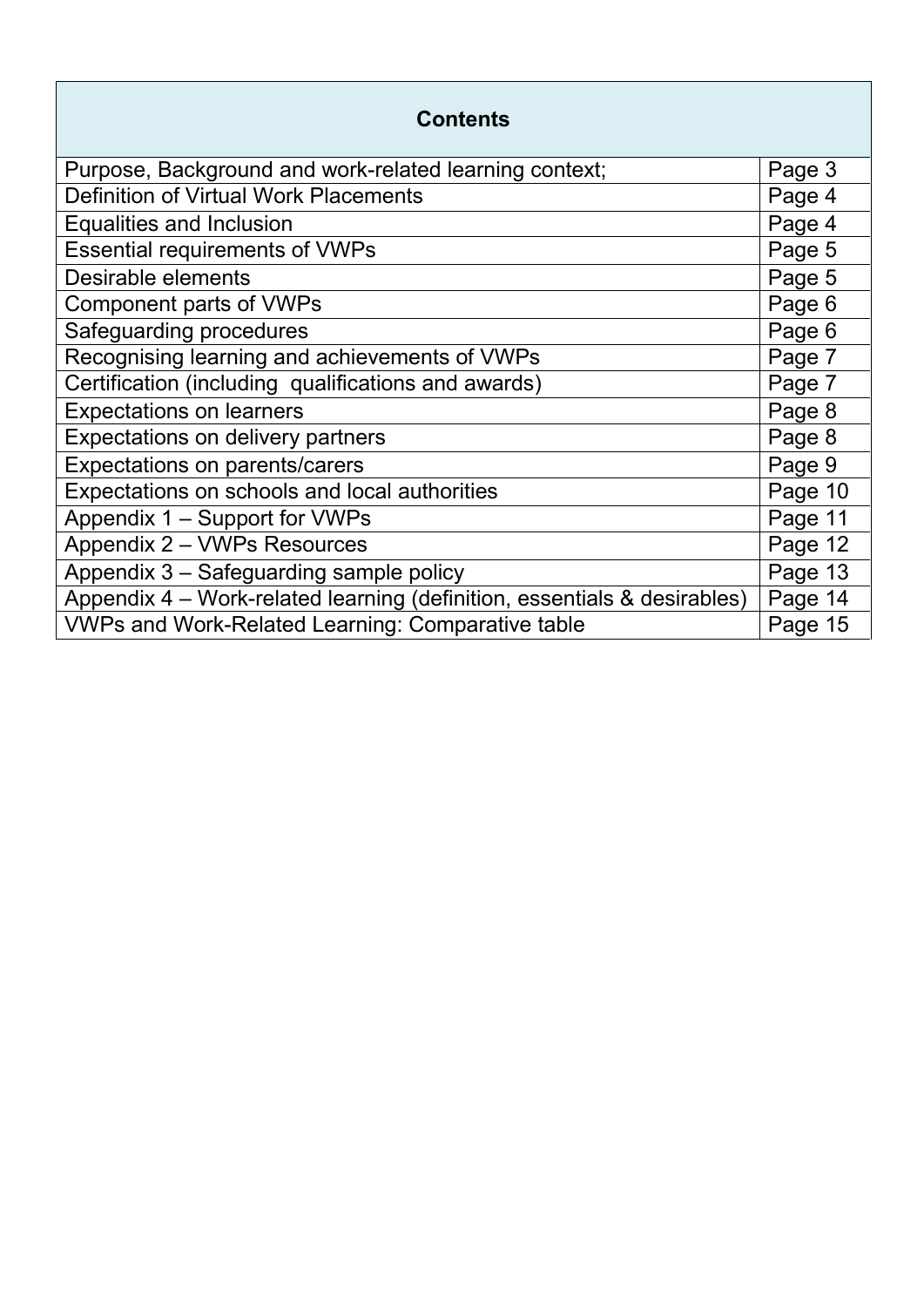#### **Virtual Work Placements - Standards and Expectations**

#### **Purpose:**

This guidance document supports teachers and practitioners involved in the planning and implementation of virtual work placements (VWPs) to deliver high quality learning experiences in accordance with a set of national expectations. It also offers some practical advice and exemplification in support of the development of VWPs.

The document articulates closely with the DYW [Work Placements Standard.](https://education.gov.scot/improvement/documents/dyw4-work-placement-standard0915.pdf)

There will be a review of this document in 6 months' time to ensure the guidance responses to the needs of all learners across Scotland equitably.

#### **Background**

Due to the COVID-19 pandemic learners currently face significant restrictions in accessing work placement opportunities and are likely to do so in the foreseeable future. In order to ensure young people still gain insight, knowledge and skills around the world of work it is essential that learners have access to authentic and relevant experiences of the world of work.

Given the future economic challenges Scotland faces it is important that learners continue to have access to an increasingly wide range of work-related learning opportunities, including Virtual Work Placements. This will provide them with essential experiences to consider and pursue their career pathways.

#### **Wider context: Work-related Learning**

VWPs are a specific form of Work-related Learning**,** which is the overarching term used to describe any planned activity that uses the context of work to develop knowledge, skills and understanding which provides learners with experiences and knowledge about the world of work. This can take the form of project based learning, research, online study and work-based tasks,

Further information can be found in Appendix 4 and also on the Work Placements, Work-Related Learning & Work Inspiration section on the [National](https://education.gov.scot/improvement/learning-resources/work-related-learning-career-insight-enterprise-work-inspiration-and-simulated-environments/)  [Improvement Hub.](https://education.gov.scot/improvement/learning-resources/work-related-learning-career-insight-enterprise-work-inspiration-and-simulated-environments/)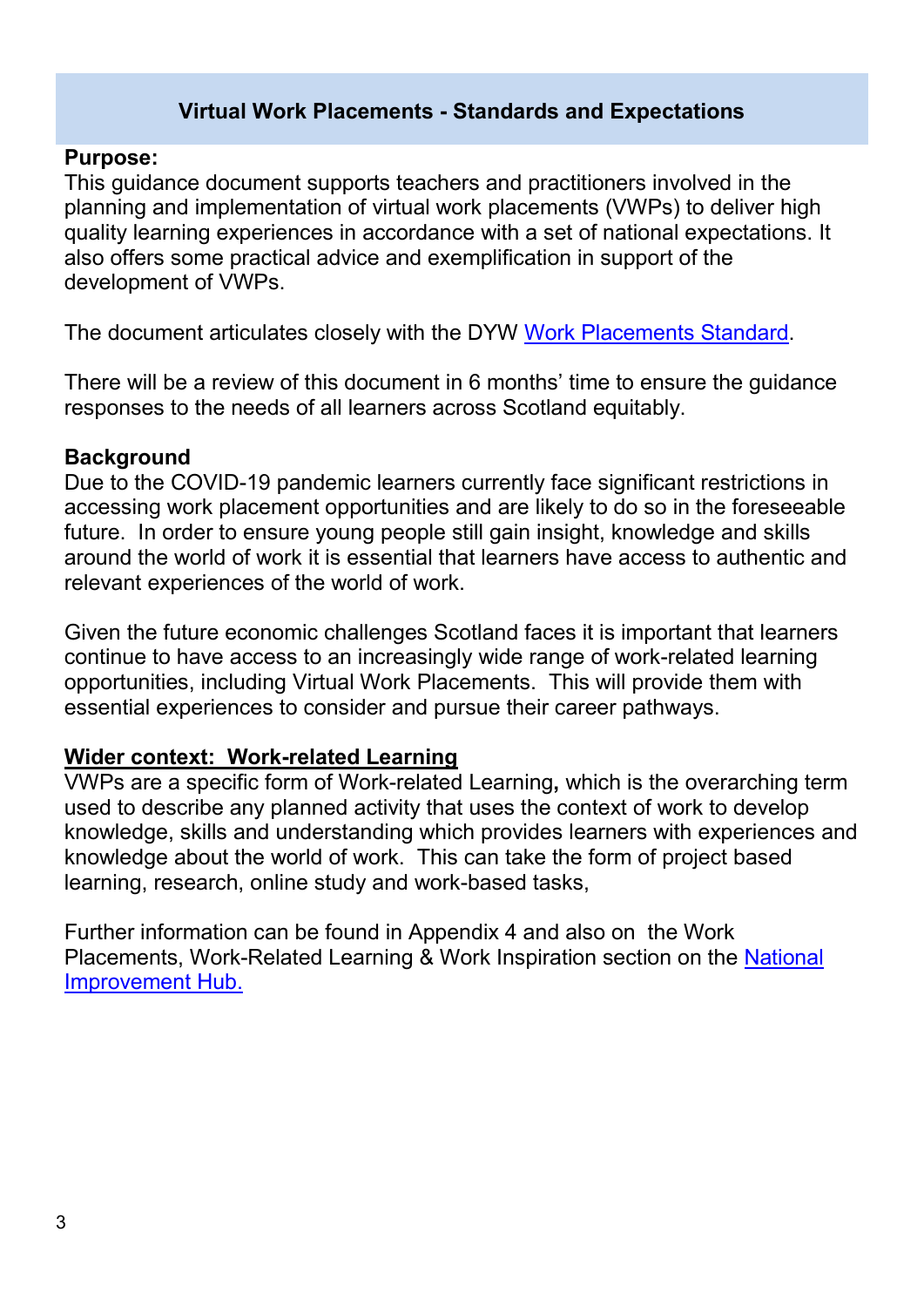#### **Virtual Work Placements**

#### **Definition**

**Virtual Work Placements (VWPs)** provide young people with relevant, challenging, enjoyable and appropriate online, interactive learning experience delivered in collaboration with employers. The VWP is to be based on the current industry working practices and contemporary workplace environment and meet the *essential requirements* outlined below.

The experience should help the young person to gain up-to-date information and insight in a specific area of work in order to make informed decisions about their future careers.

Virtual Work Placements should also adhere to a set of clear expectations on what this experience is to encompass which are stated below.

#### **Equality and Inclusion**

While this VWPs guidance is expressed as a universal entitlement for young people to gain experience of work, it needs to be clear that not all young people enjoy the same advantages, nor face the same challenges.

Therefore all stakeholders involved in the development and delivery of virtual work placements should provide advice, guidance and opportunities that contribute to:

• eradicating discrimination including poverty related digital exclusion; and

• promoting mutual respect and equality of opportunity across genders, social background, disabilities, ethnicities, sexual orientation and religions.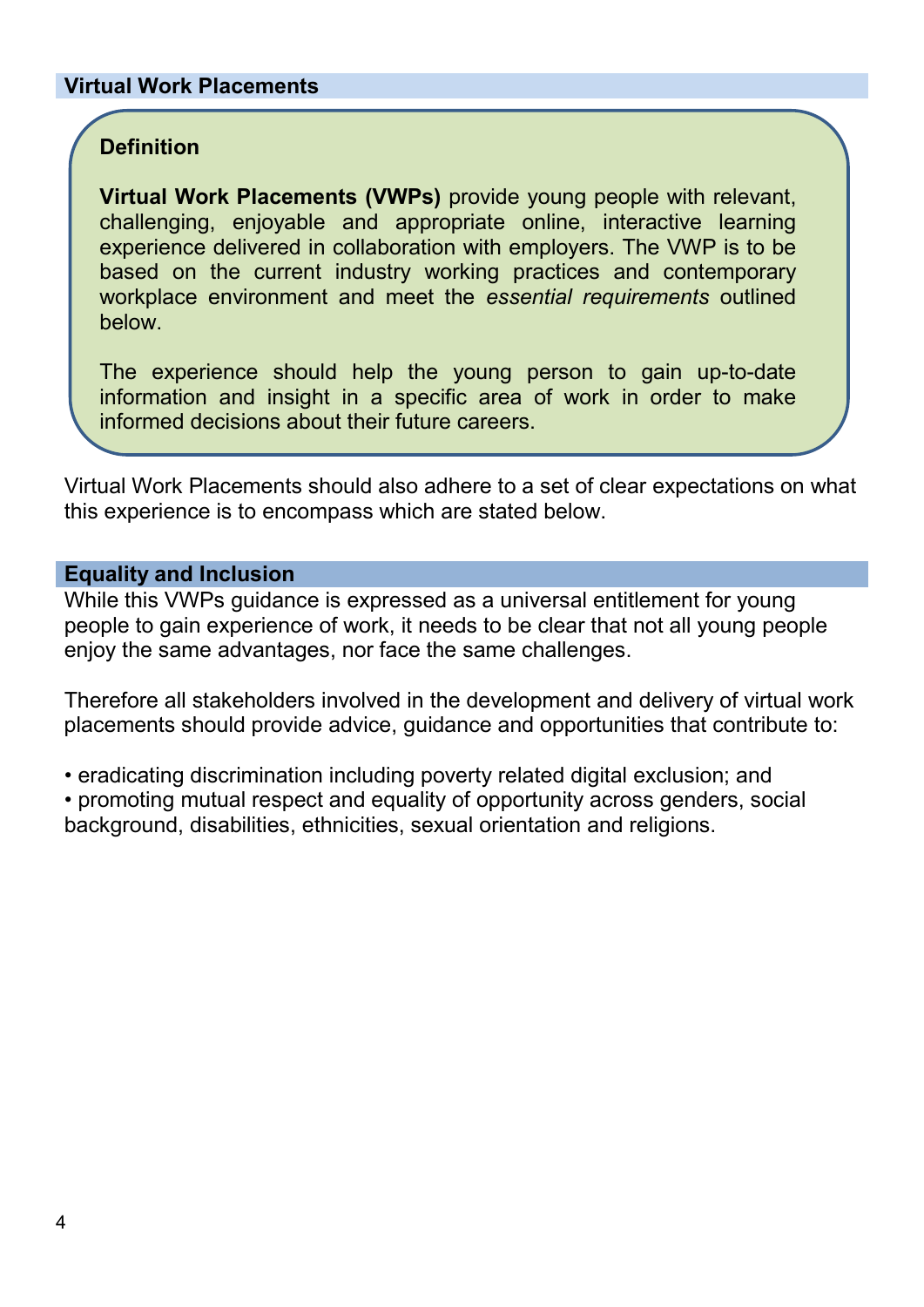#### **Essential requirements**

**A meaningful, interactive high quality VWPs include all the following key aspects**:

- prior to VWPs learners discuss their career aspirations, skills and interests with a teacher/practitioner/careers' advisor and identify clear goals;
- VWP induction: Learners are provided with an overview of the key aspects of the placement including an introduction to the organisation they will connect with;
- $\bullet$  direct, including live engagement with a mentor<sup>[1](#page-4-0)</sup> to provide regular opportunities to reflect on the learners VWP;
- engagement with relevant organisation representatives to broaden their perspectives on the breadth of employment opportunities within an organisation;
- delivery of a tangible outcome/product/output to ensure that the learner gains a realistic understanding of the working environment within an organisation. This could take the form of a project, production of goods, or work-based task;
- feedback from the mentor which allows the learner to assess their strengths, skills, progress and plan next steps;
- evaluation undertaken by the learner in collaboration with the mentor and teacher/VWP coordinator;
- learners are responsible to keep a record of their VWP, this can be a learning log, record or diary;
- a recognition of learning and achievements as a result of undertaking a VWP through profiling, CV writing or reporting;
- health & safety awareness and safeguarding procedures are essential and could take the form of online courses/training.
- the provision of digital devices and internet connectivity to young people who may not have such resources otherwise.

#### **Desirable requirements**

#### **Learners would also benefit from:**

- working as part of a team during their placement;
- mentoring by senior students with previous experience of a work placement, in particular for those learners that may require additional support;
- relevant certification or qualifications in relation to the VWP. Options outlined in the Certification section below.

<span id="page-4-0"></span><sup>-</sup><sup>1</sup> Mentor: Appropriate and trusted individual within the organisation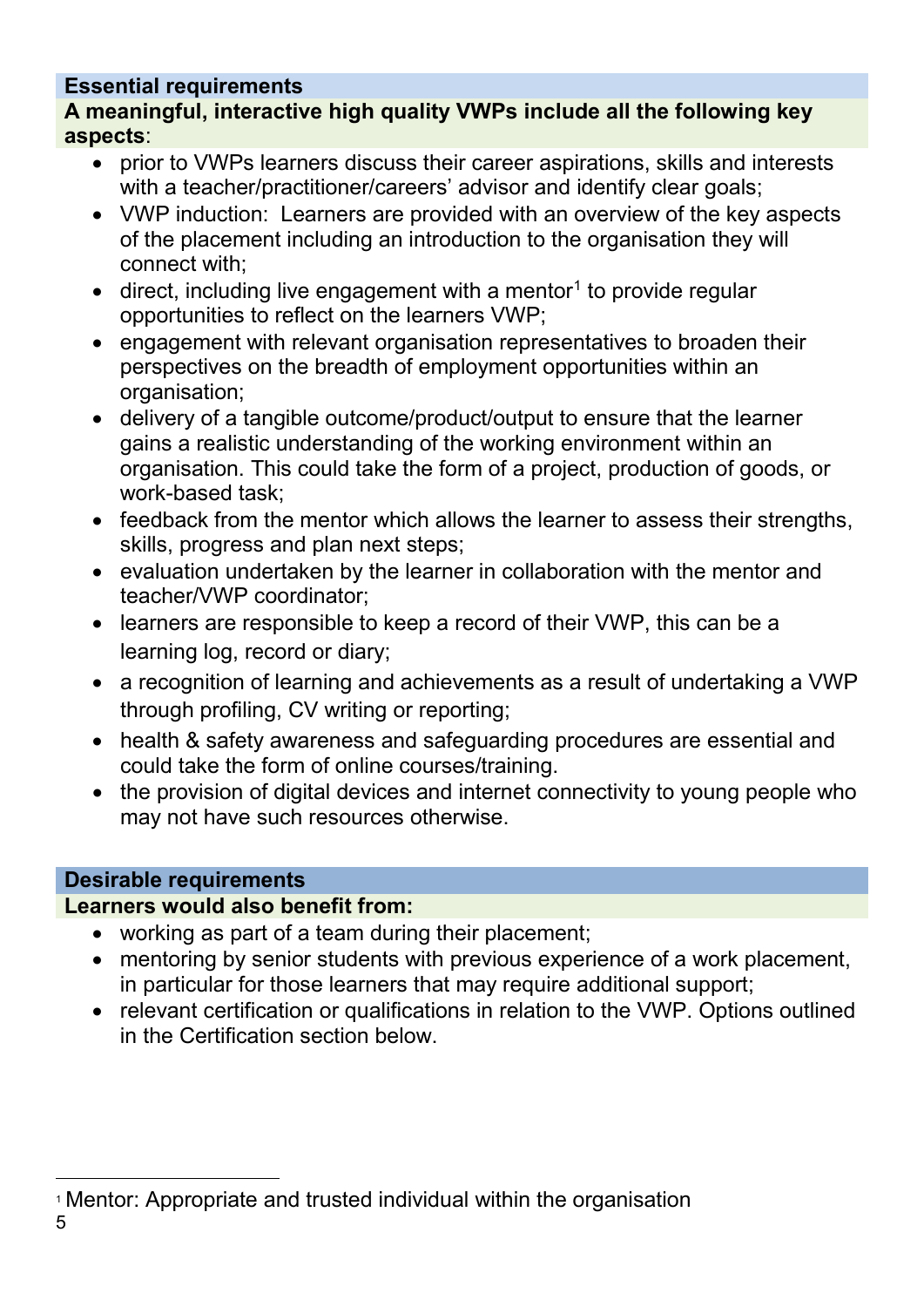#### **VWPs can include any of the following component parts:**

- online discussions/meetings with organisation representatives/mentor;
- virtual organisation tours/site visits;
- learning in virtual work-based environments:
- attendance of online meetings and other work-related activities;
- virtual shadowing of an employer;
- online career coaching, eg. mock interviews;
- research tasks:
- employer presentations (live and recorded);
- personal skills analysis activities;
- work related project work.

#### **Safeguarding**

**Safeguarding procedures** should be put in place to ensure that the learner is in a secure and safe online environment when engaging with people out with the education environment.

Depending on regional guidelines this may include any person involved in the delivery of the VWP being a member of the **Protecting Vulnerable Groups (PVG)** scheme or other measures deemed proportionate.

The precise arrangements to ensure safeguarding are to be put in place in accordance with Local Authority guidelines and a risk assessment should be conducted in advance. This should be of the same level of scrutiny as the existing work placement health and safety guidelines adhered to within each Local Authority.

It is essential that both the learner and the mentor are prepared for the work placement and have discussed the procedures in place to ensure a safe working environment.

For examples, please refer to **Appendix 3**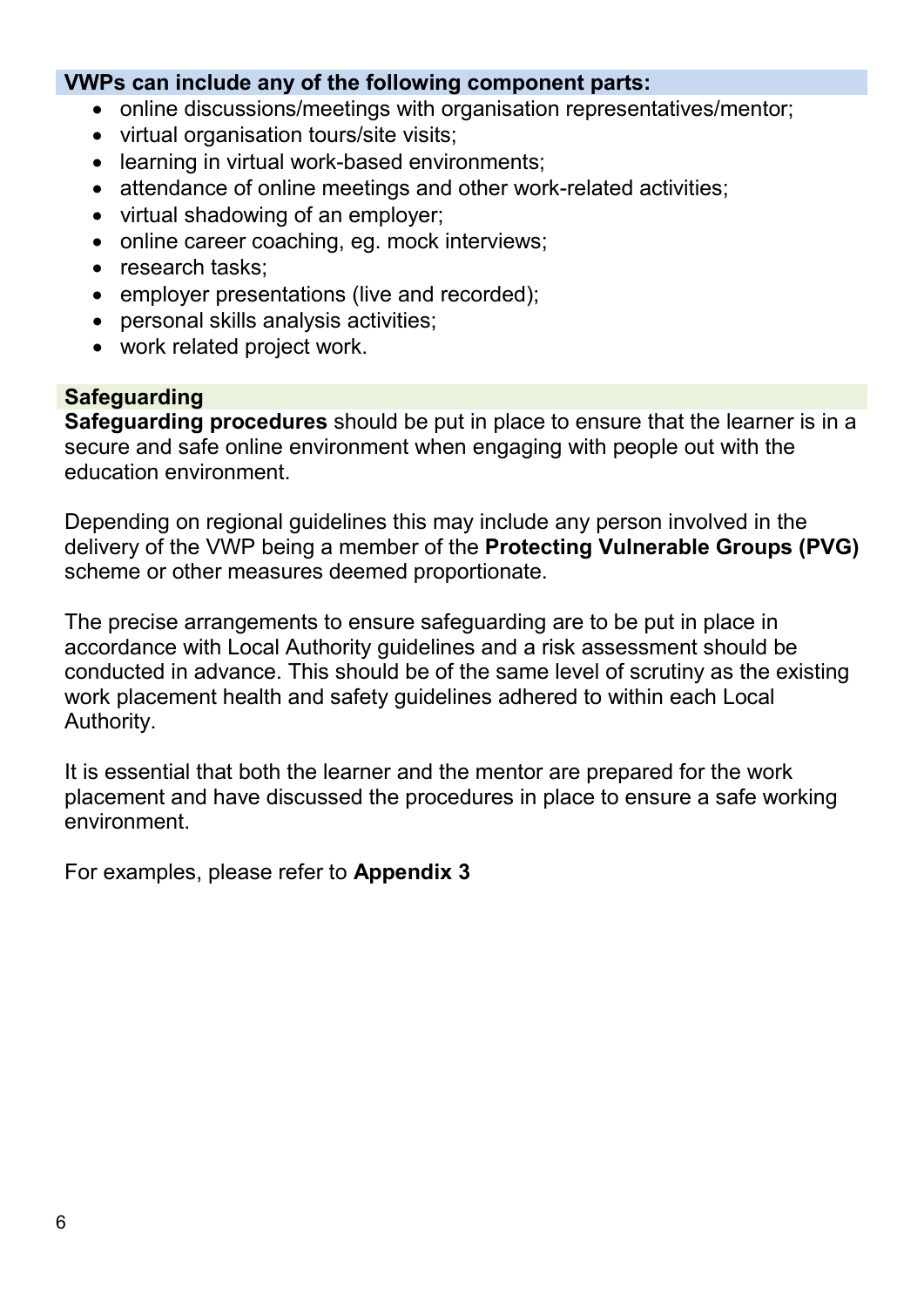#### **Recognising learning and achievement**

Undertaking a meaningful VWP will support the young person's development of skills, knowledge and understanding of the world of work.

It is crucial that learners reflect on the VWP and, supported by teachers/practitioners, parents/carers and employers, record their development through learning profiles, CVs or other relevant recording media. Further information is available here:

#### **Profiling guidance**

[https://education.gov.scot/improvement/Documents/dyw47-profiling-guidance.pdf;](https://education.gov.scot/improvement/Documents/dyw47-profiling-guidance.pdf)

#### **Learning Resource 8: Personal Learning and Achievement**

<https://education.gov.scot/media/bzhdgub5/learning-resource-8.pdf>

#### **Certification:**

#### **SQA – VWP qualification**

| <b>SCQF Level 3</b> | J58143.pdf (sqa.org.uk)        |
|---------------------|--------------------------------|
| <b>SCQF Level 4</b> | <u>J58144.pdf (sqa.org.uk)</u> |
| <b>SCQF Level 5</b> | $J58145.pdf$ (sqa.org.uk)      |
| <b>SCQF Level 6</b> | $J58146.pdf$ (sqa.org.uk)      |

#### **SQA - Personal Development, Self, and Work - Units (Level 2 - 6)**

The general aim of this unit is to allow learners to improve their self-reliance and confidence by developing task management skills while carrying out a vocational, work-based project.

Learners who complete this Unit will be able to:

- **1 Prepare to develop task management skills within a vocational project**
- **2 Carry out the project**
- **3 Review their own task management skills**

This unit is a mandatory component of the **Personal Development Award** at **SCQF level 2 - 6** and is also available as a free-standing Unit.

#### **Further information is available:**

| <b>Personal development:</b> | https://www.sqa.org.uk/sqa/57040.html               |  |  |
|------------------------------|-----------------------------------------------------|--|--|
| <b>Work shadowing:</b>       | http://www.sqa.org.uk/files/nu/DR3V10.pdf           |  |  |
|                              | <b>Further information</b>                          |  |  |
| <b>Wider achievement:</b>    | https://www.sqa.org.uk/sqa/64973.html?sector=379    |  |  |
| <b>FA customised units:</b>  | https://www.skillsdevelopmentscotland.co.uk/media/4 |  |  |
|                              | 7035/customised-units-approach-to-assessment-1.pdf  |  |  |
| <b>Skills for Work:</b>      | https://www.sqa.org.uk/sqa/79148.9433.html          |  |  |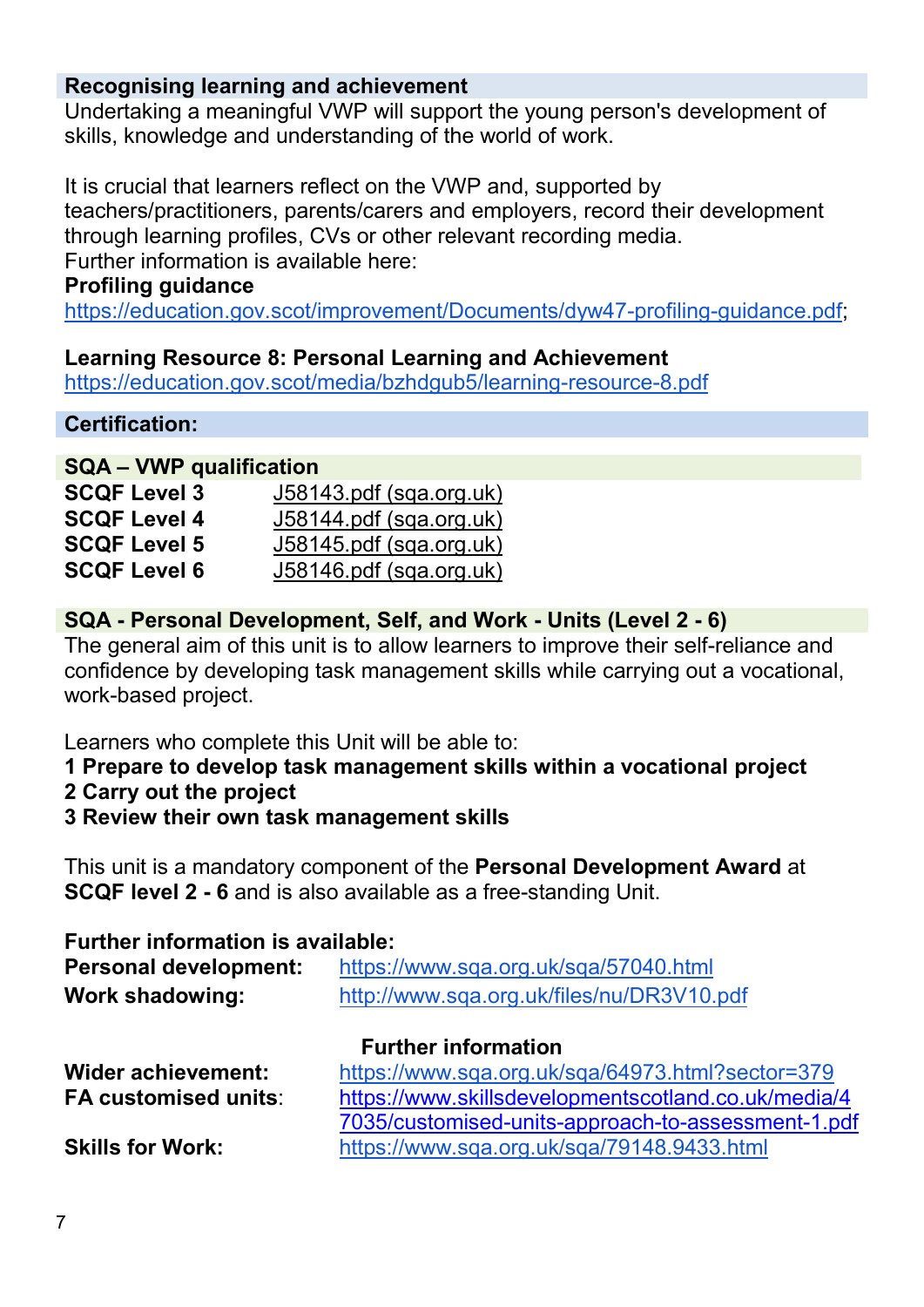#### **Delivery partners (employer/training provider and supporting organisations)**

#### **In advance of a VWP we will:**

- consider our offer and plan for a VWP in line with current advice and quidance available to us from Education Scotland and the appropriate local authority;
- liaise with the local authority and/or school, Education Scotland and the appropriate Regional DYW Group to promote our opportunities;
- ensure that risks are controlled before the VWP starts, taking on board local authority and education advice with regard to online engagement with young people;
- identify key member(s) of staff to support the young person on their VWP;
- know who the school/local authority link person is to support the young person;
- be provided with, and consider, any information relating to the stage d of the young person undertaking the VWP (in compliance with GPDR) along with their career ambitions, particular interests, skills including any specific needs and required supports;
- have agreed the targets with the school and the young person for their learning plan.

- take the opportunity to share views on the young person's performance relating to their personal goals/targets with the school and young person;
- receive and reflect on feedback from the young person and the school regarding the VWP.

#### **During a work-related / VWP we will:**

- support the young person by providing appropriate information in appropriate accessible formats, guidance and training including a health and safety briefing, to enable them to both undertake essential tasks and explore areas of particular interest as we would with any new employee;
- provide ongoing feedback to the young person;
- offer a rich and varied experience which enables the young person to both understand the business' culture and practices, and to develop practical skills whilst undertaking meaningful tasks;
- take stock of the young person's knowledge and skills, and their views about the business/organisation in relation to the ethos and the way they work;
- invite the young person to suggest ways in which the approach to VWP could be enhanced.
- have the opportunity to discuss and plan my VWP with relevant teachers, guidance staff, career advisors, parents/carers etc.;
- in consultation with relevant teachers and practitioners, prepare a plan stating the duration, study components, online platform and intended outcomes;
- consider whether VWP is appropriate for my studies and career aspirations, ability and capabilities, and ask for or suggest an alternative were possible;
- ensure any online learning is safe and appropriate by discussing options with my teacher/career advisor etc.

#### **After completing a work-related / VWP we will:**

### **VWP Expectations**

**Learners**

#### **In advance of a VWP I will:**

#### **During a work-related / VWP I will:**

- complete a log, learning plan or similar record of my experiences/skills development and work toward achieving agreed goals and targets;
- demonstrate the behaviours and attitudes that my employer would expect to see in an exemplary employee;
- follow training and instructions provided by my mentor;
- take full advantage of the opportunities available to develop skills, gain knowledge and develop a positive attitude;
- reflect on the support provided by my mentor and other partners to allow for adjustments during my placement.

#### **After completing a work-related / VWP I will:**

- reflect on my learning using the VWP to support my ongoing learning;
- reflect on feedback from my mentor, record it and agree any improvement action with school/parent/carer;
- add relevant details to my CV, profile and (if applicable) to my social media profile on professional platforms taking account of advice provided around online etiquette;
- share my experience with school staff and peers, highlighting the skills I have acquired and opportunities that were available to me within the specific work context.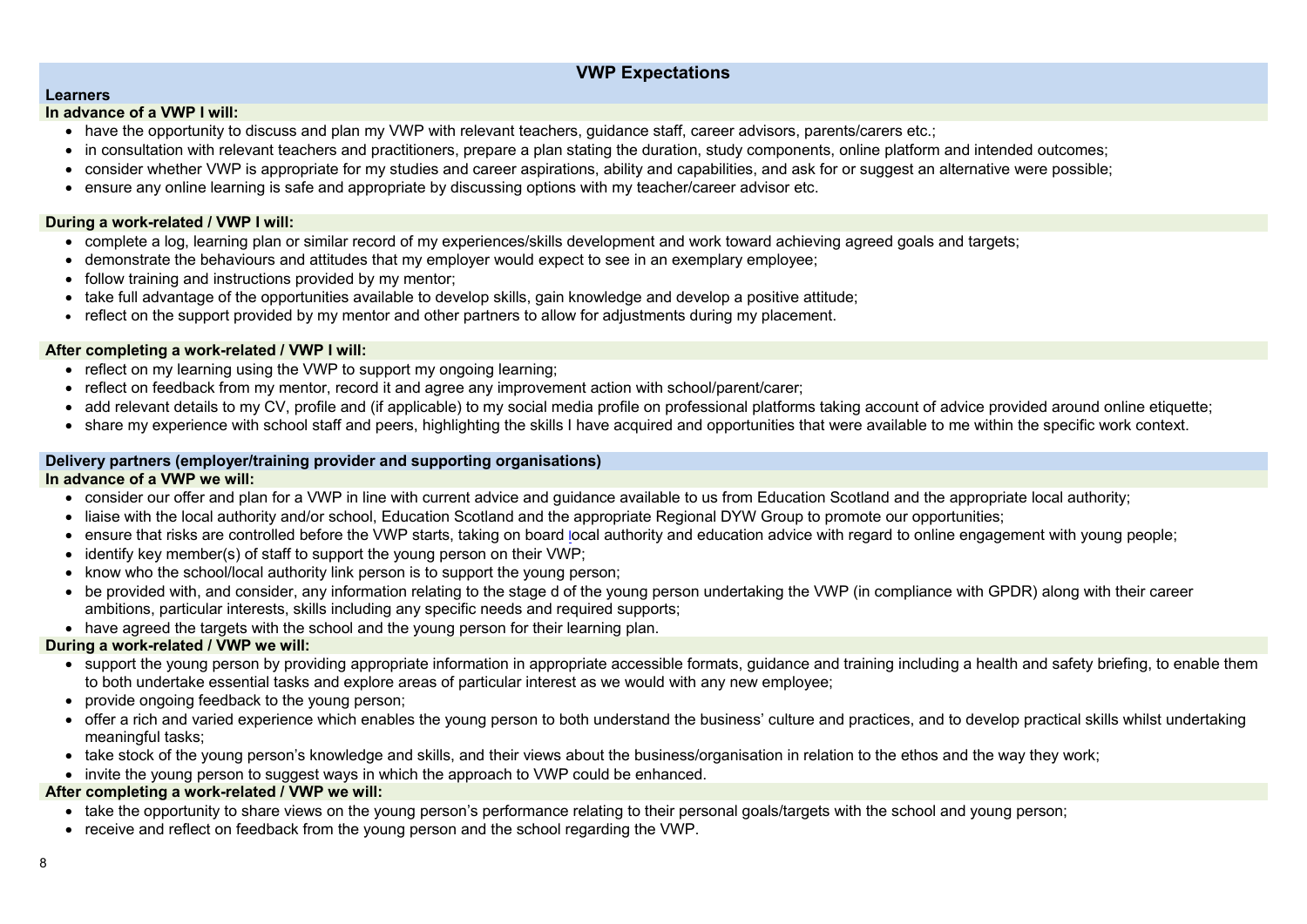#### **Parents/Carers**

#### **In advance of a VWP I will:**

- be invited to give my permission to enable my child to participate in a VWP opportunity which takes account of their physical, emotional and social wellbeing and any specific support needs;
- be fully informed of which organisation is providing the VWP, its duration, location and online platform;
- acquaint myself with the purpose of the VWP and what my child should expect to gain from it;
- agree along with the employer and the school the duration of the VWP, this will be tailored to provide the best possible experience for my child;
- communicate, where appropriate, with the school link person overseeing my child's VWP;
- be aware of my child's goals and targets concerning the VWP.

- support my child to reflect on their VWP learning plan and feedback from the employer;
- encourage my child to use the VWP to think more about what they want to do in the future, how they will get there and the skills they will need to get a job;
- take the opportunity to participate in a quality assurance survey of my child's VWP as a means of influencing local work placement policy.

#### **During a work-related / VWP I will:**

- support my child to complete the VWP and encourage their enthusiasm;
- encourage my child to think beyond the specific role they are carrying out to help them gain broad insights about what 'work' means for them;
- show interest in their VWP and discuss it with them.

#### **After completing a work-related / VWP I will:**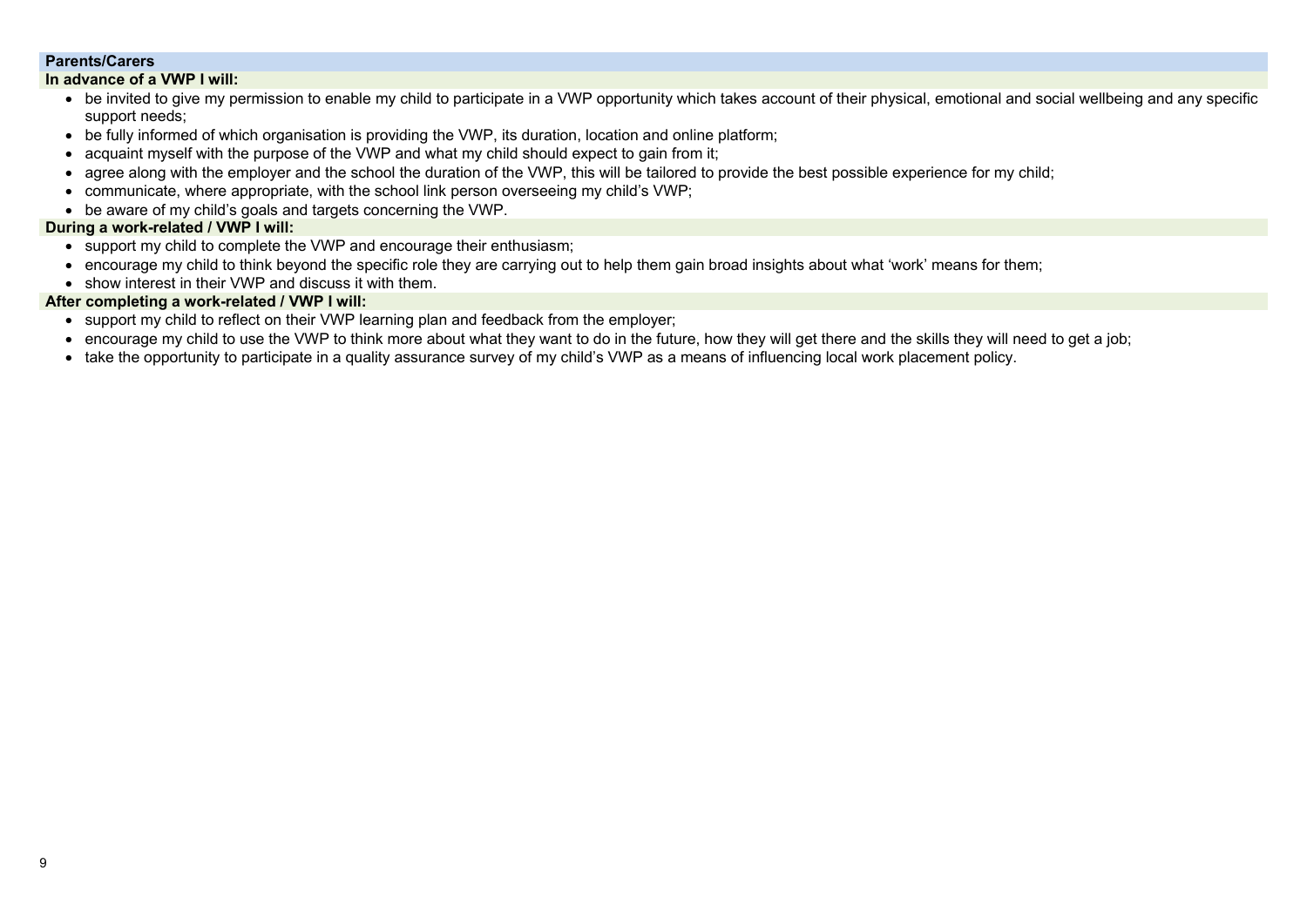#### **Schools and Local Authorities In advance of a VWP we will:**

- liaise with the appropriate Regional DYW Group to promote the VWP opportunity;
- advise on and/or set up relevant online platforms for the effective and safe delivery of the VWP;
- have robust record keeping in place which monitors and tracks where and when each young person participates in a VWP;
- identify how the VWP aligns with the young person's studies, career aspirations, abilities, and capabilities;
- ensure we pass on any information on the young person relating to their physical, social and emotional wellbeing and specific support needs (in compliance with GPDR);
- note that the goals and targets the young person will be working towards during their VWP are appropriate and productive and liaise with the employer until this is achieved;
- be satisfied that the employer/placement provider has arrangements in place to manage health and safety risks and safeguarding procedures;
- prepare young people for their VWP including information on health and safety in the workplace and how to deal with any issues which may arise whilst on placement;
- ensure that the duration, timing and online platform of the VWP will be mutually agreeable to the young person, the employer and the parent/carer.

- monitor and track the success of the VWP in unison with the young person, parent/carer and employer, taking account of the length, nature and online platform of the placement, and the needs of the young person;
- work with the young person, employer and the parent/carer to resolve any issues that may hinder a successful placement.

- support the young person in maximising the learning from the VWP and retain evidence from the learning plan for relevant certification;
- ensure the VWP quality assurance process is contributed to by constructive feedback from the young person, the employer and the parent/carer;
- give feedback to the employer on any aspects of the VWP that were particularly strong or might be enhanced from both the young person's view and the school's;
- explore ways for the whole school community to gain maximum benefit from the VWP, enabling the young person to continue developing their skills to enhance learning and teaching;
- identify ways of sharing knowledge of the workplace with staff and young people;
- grow relationships with the employer alongside our school's self-evaluation processes. This will contribute to the Career-long Professional Learning of staff.

#### **During a work-related / VWP we will:**

#### **After completing a work-related / VWP we will:**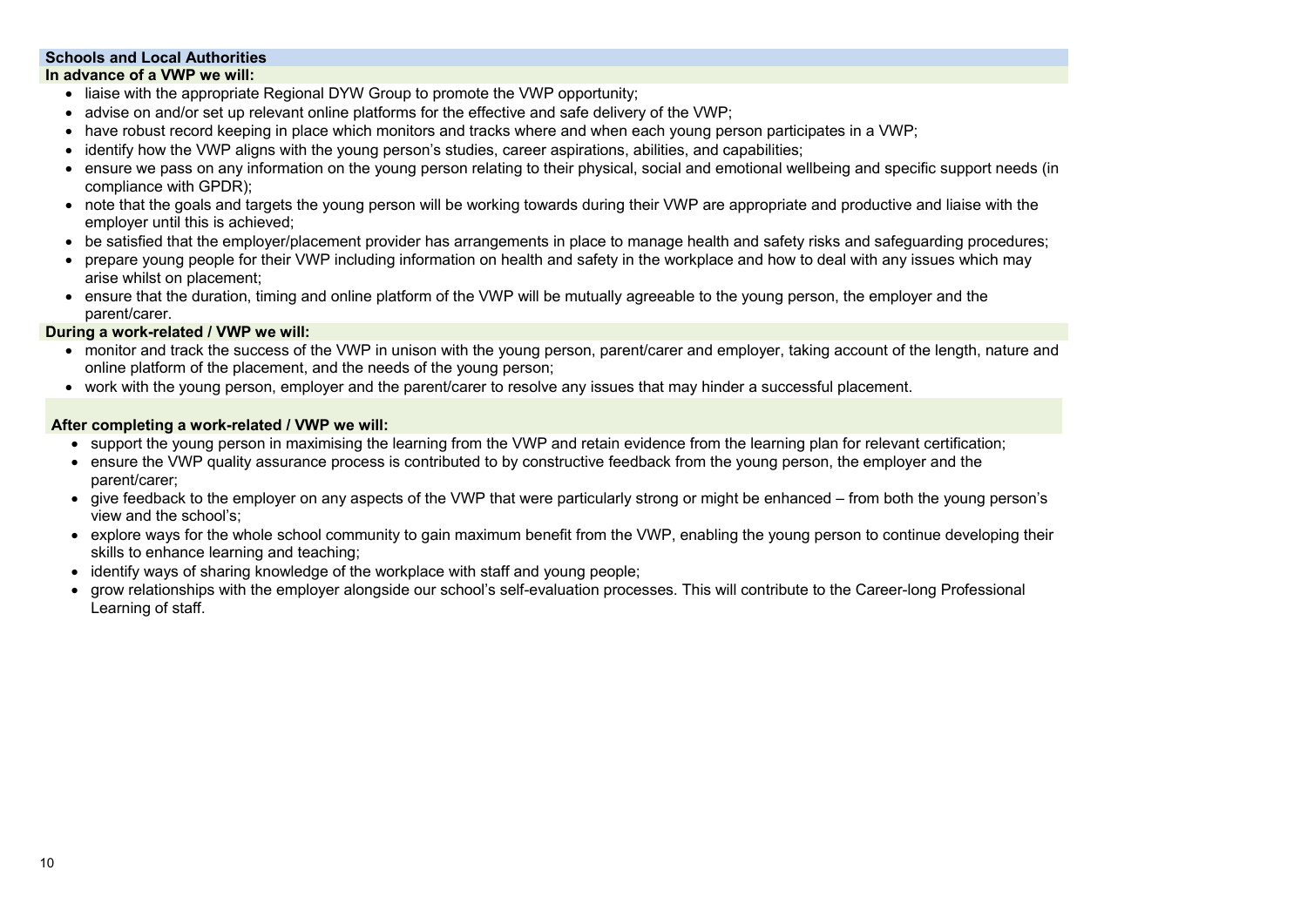Presentation Preparation<br>Discuss with Mentor

**Induction** Interace and find out what

ions that they can find the

tasks that an employee does

where they are in the organisation

ave the opportunity to ask

#### **Appendix 1 Support for Virtual Work Placements**

#### **Exemplar 1:**

**Blairgowrie High School**

Blairgowrie High School Virtual Work Placement – [Developing the Young Workforce Blog \(glowscotland.org.uk\)](https://blogs.glowscotland.org.uk/glowblogs/dyw20/2020/12/07/blairgowrie-high-school-virtual-work-placement/)

#### **Exemplar 2:**

**DYW Edinburgh, Midlothian and East Lothian Virtual Work Placement Toolkit** [Virtual work placement development](https://padlet.com/klausmayer1/91j8xgkczkxfxr03)

#### **Exemplar 3: Sample schedule to demonstrate how VWP days can be combined to suit the organisation, this will allow anything from a 1 to a 5 day placement.**

| Introduce your organisation and the agenda for the placement. It is also a chance to get to know the young pe<br>they want to gain from the placement.                                                   |  |  |  |
|----------------------------------------------------------------------------------------------------------------------------------------------------------------------------------------------------------|--|--|--|
| Provide the young person/people with a link to your organisation website and provide them with a list of questi<br>answers to on the website. Agree a time to then reflect on what they have discovered. |  |  |  |
| Allowing a young person to observe an employee at work can be a great way of letting them experience some<br>day-to-day. This could be done virtually by talking over a process while sharing screens.   |  |  |  |
| Arrange for the young person to chat to one or two employees about the journey they have been on to get to v                                                                                             |  |  |  |
| Virtual meeting with some employees to give some real-life insight into the world of work. Young person will ha<br>questions of different employees with the organisation.                               |  |  |  |
| Share some of your organisation's policies: GDPR, Health & Safety and Disciplinary                                                                                                                       |  |  |  |
| Discuss what young people thought and if they were surprised by any of these.<br>Discuss expectations of employees in the work place.                                                                    |  |  |  |
|                                                                                                                                                                                                          |  |  |  |

**Exemplar 4:** 

**Balfour Beattie**

[Virtual Work Experience \(Scotland\) \(thinkific.com\)](https://balfourbeatty.thinkific.com/courses/virtual-work-experience)

| Day 1               | Day 2                   | Day 3                                | Day 4                      | Day 5                                                    |
|---------------------|-------------------------|--------------------------------------|----------------------------|----------------------------------------------------------|
| <b>Induction</b>    | Shadowing               | <b>Task Feedback</b>                 | <b>Task 2 from Mentor</b>  | <b>Presentation Prepar</b><br><b>Discuss with Mentor</b> |
| Who are we?         | <b>Task from Mentor</b> | Attend meeting                       | <b>Employee QA Session</b> |                                                          |
|                     |                         |                                      |                            |                                                          |
| Workplace behaviour | Project intro           | Discuss meeting and<br>action points | <b>Task feedback</b>       | <b>Project presentation</b>                              |
|                     |                         | <b>Career Pathways QA</b>            |                            |                                                          |
|                     |                         | <b>Project</b>                       |                            |                                                          |
|                     |                         | <b>End of the Day Chat</b>           |                            |                                                          |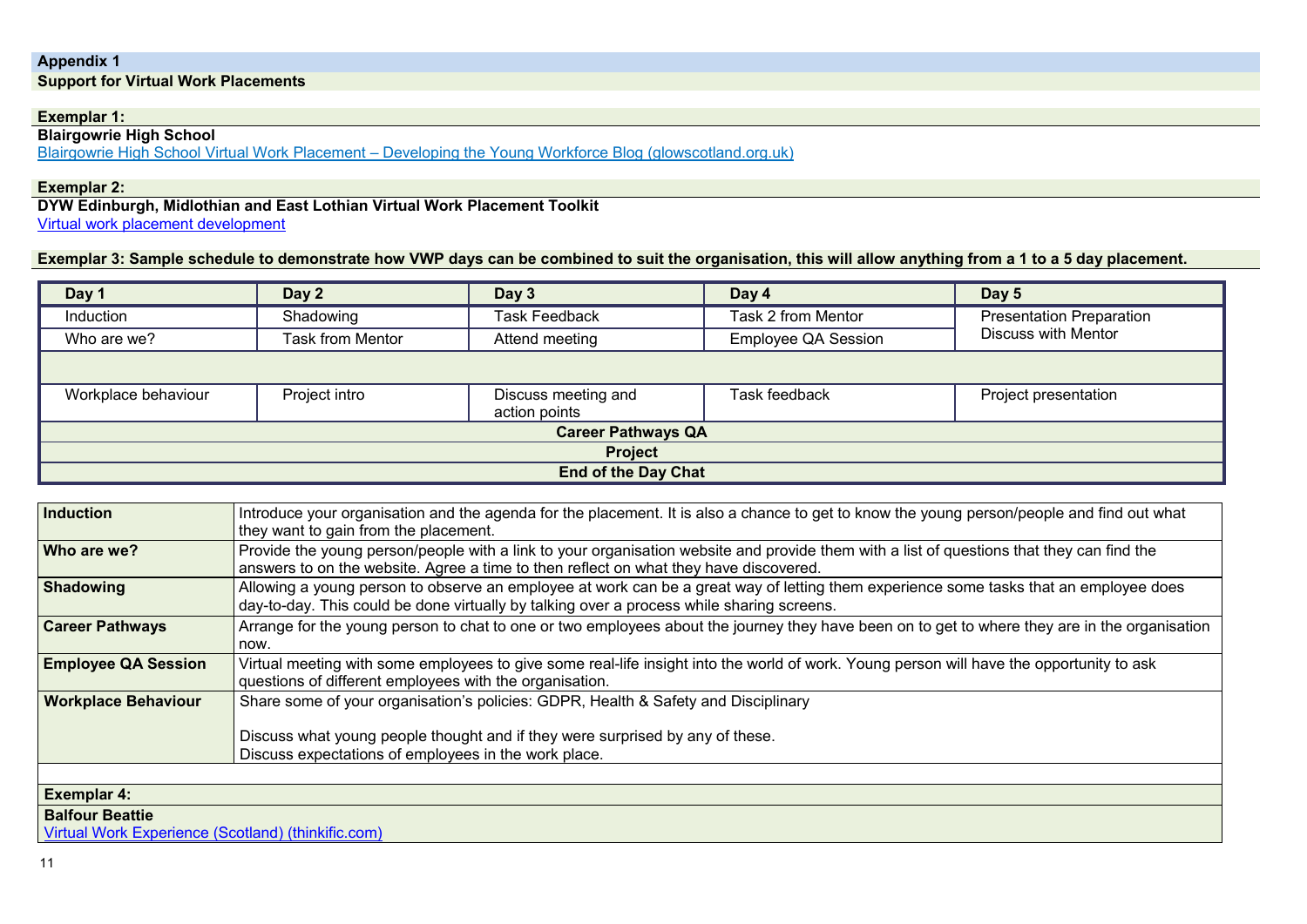### **Appendix 2**

**Virtual Work Placements Resources**

- **Founders 4 Schools <https://www.support-founders4schools.org.uk/f4s-in-scotland>**
- **Education Scotland DYW Virtual Work Placement Wakelet** <https://wke.lt/w/s/5nATiE>
- **Uptree** [Week\\_16\\_01.12.20\\_.pdf \(mcusercontent.com\)](https://mcusercontent.com/75fef2b2701788c2c427dc052/files/798acd02-6c5c-4b39-9f96-b92858d1d12a/Week_16_01.12.20_.pdf)
- **CISCO** [Cisco Work Experience Goes Virtual](https://gblogs.cisco.com/uki/cisco-work-experience-goes-virtual/)
- **Dumfries & Galloway Safeguarding Advice [Safeguarding Guidance](https://drive.google.com/file/d/15hRa_aT_a77zAIueDo-jO9qadcWQk8zX/view?usp=sharing)**
- **Foundation Apprenticeships** [foundation-apprenticeships-scqf-level-6-placement-options.pdf \(skillsdevelopmentscotland.co.uk\)](https://www.skillsdevelopmentscotland.co.uk/media/47024/foundation-apprenticeships-scqf-level-6-placement-options.pdf)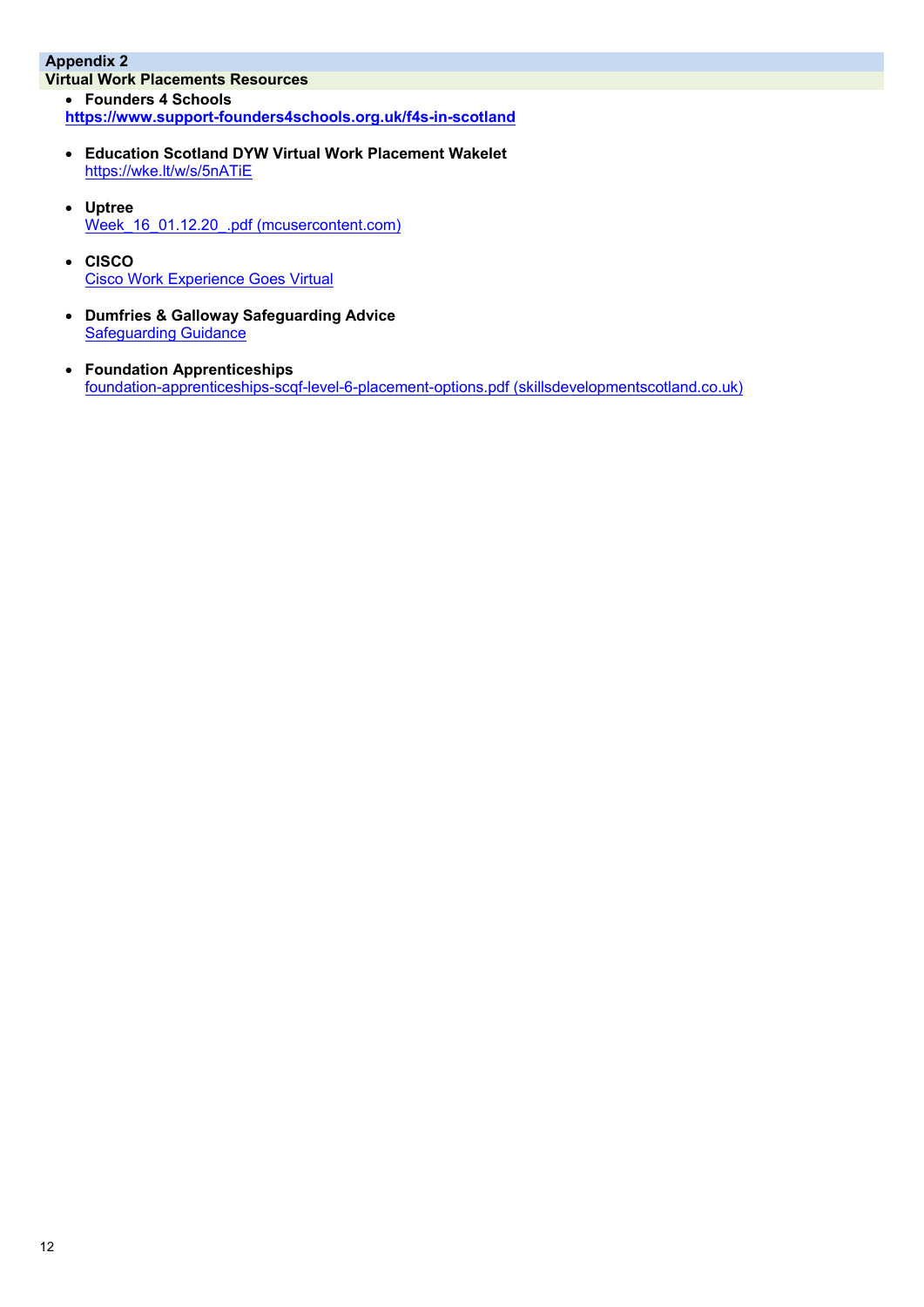#### **Appendix 3 Safeguarding Sample Policy (based on Gateway Guidance) Background**

We ask all young people and employers to sign an Online Behaviour and Safeguarding Policy (which outlines how we expect them to behave when they are online, and/or using school networks, connections, internet connectivity and devices, cloud platforms and social media).

Employers are asked to sign this document before they provide online work-related learning for young people. Many of these rules are common sense – if you are in any doubt or have questions, please seek advice from relevant school contact (add school details)

#### **What are the rules?**

- I understand that I am a role model and will promote positive online safety and model safe, responsible and positive behaviours in my own use of technology, including social media
- I limit not behave any differently towards students compared to when they attend an onsite work placement. I will never attempt to arrange any meeting, without the full prior knowledge and approval of the relevant school contact (add school details).
- I understand that any activity on using school or college networks, platforms, internet and logins may be captured by one of the school's systems security, monitoring and filtering systems and/or viewed by an appropriate member of staff.
- Live online sessions (e.g. webinars) will only be delivered using GLOW or Microsoft Teams. If other platforms require to be used permission should be sought from ….(relvant person's name)…
- I will conduct any online sessions in a professional environment. This means I will be suitably attired and ensure that the background is as close to a workspace as possible (e.g. no bedroom furniture or personal items visible on screen). The camera view will not include any personal information or inappropriate objects and where it is possible to blur or change the background, I will do so.
- I will not take photographs/screenshots or audio/visual recordings of the online session or of pupils/students. If required (for marketing purposes) I will seek permission from the relevant people.
- Where possible, all live online sessions will take place with a minimum of 2 staff from my organisation.
- If I am given access to school and/or college networks, cloud platforms or other technology:
	- I will use them exclusively for the purposes to which they have been assigned to me, and not for any personal use.
	- I will not attempt to access any pupil / staff / general school data unless expressly instructed to do so as part of my role.
	- I will not attempt to make contact with any pupils/students out with the agreed online work related learning activity.
- I will not share any information about the school/college or members of its community that I gain as a result of delivering online work related learning or on any platform except where relevant to the purpose of my online session and agreed in advance with the school.
- I will not do or say anything to undermine the positive online-safety messages that school disseminates to pupils/students and will not give any advice on online-safety issues unless this is the purpose of my online learning session and this is pre-agreed by the school.
- I will report any behaviour which I believe may be inappropriate or concerning in any way to the relevant school contact (add school details), this is for my protection as well as that of students.

**Digital Learning and Teaching – Safeguarding Guidance for Staff – Dumfries & Galloway :** [Dumfries\\_and\\_Galloway\\_Online\\_Safeguarding\\_Guidance\\_v10\\_13082020.pdf \(scotland.gov.uk\)](file://scotland.gov.uk/dc1/fs3_home/U440022/Work%20Experience/Dumfries_and_Galloway_Online_Safeguarding_Guidance_v10_13082020.pdf)

#### **Further Information and Resources**

If you would like to find out more information about online safety and safeguarding you may find the links below helpful:

<https://learning.nspcc.org.uk/safeguarding-child-protection/social-media-and-online-safety> <https://www.npfs.org.uk/downloads/online-safety>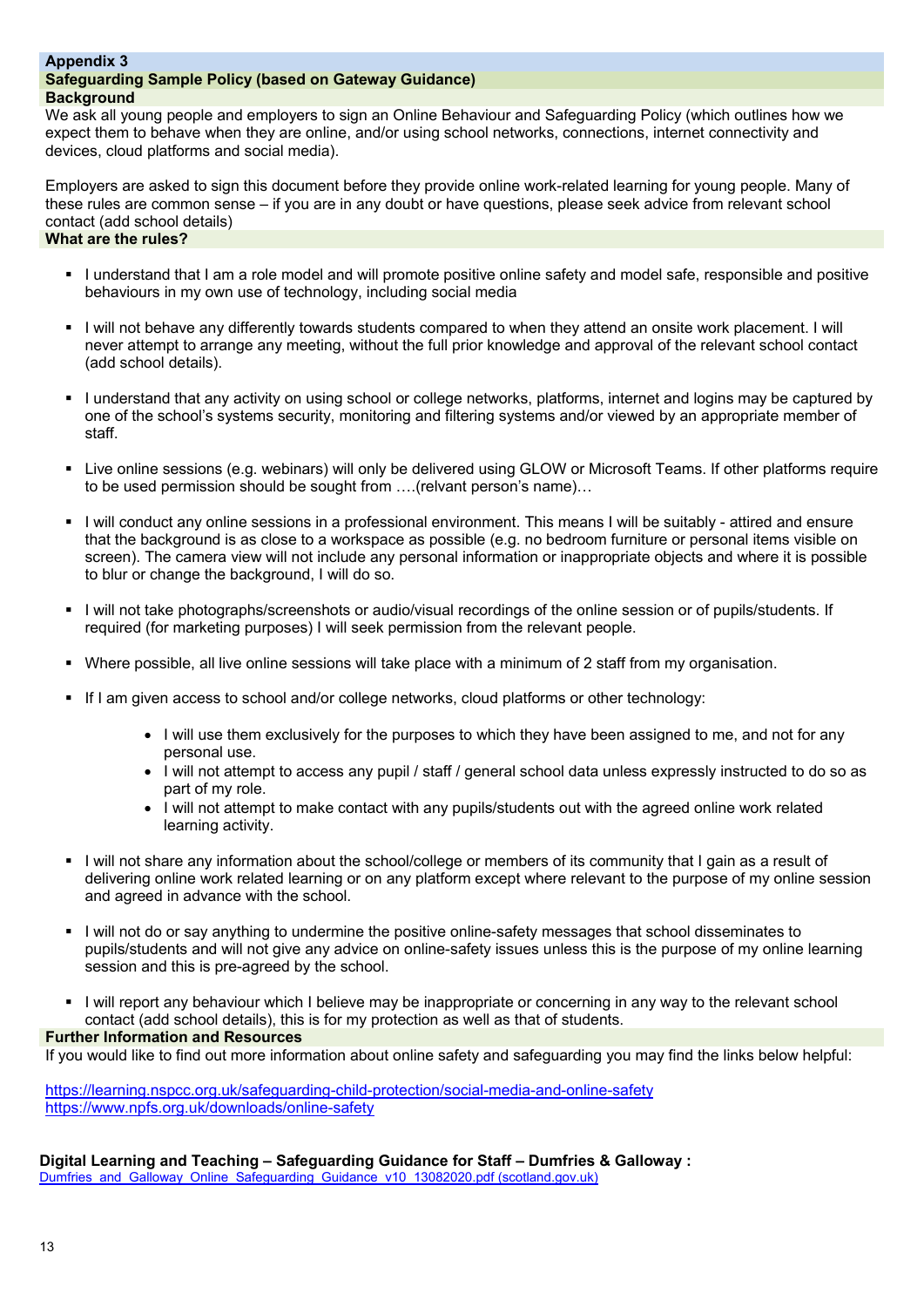#### **Essential requirements**

Deliver work-related learning activities to allow the learner an opportunity to experience project-based learning around the world of work. This could take the form of a project, simulated activities or work-based tasks. Health & Safety awareness is essential and could take the form of online courses/training.

**Safeguarding procedures** should be put in place to ensure that the learner is in a secure and safe environment.

#### **Desirable requirements**

The learner should identify key skills that they would like to enhance during the work-related learning. This could be discussed at an initial learner conversation with school staff.

Learners should discuss their career aspirations, skills and interests with a teacher/practitioner/careers' advisor.

Qualifications would provide additional value and there are a few options available to schools. This is highlighted in the **Accreditation Section** later in the guidelines.

#### **Definition**

**Work-related learning** is planned activity that uses the context of work to develop knowledge, skills and understanding that will enable the learner to have experience of the **world of work**.

This may include learning through experiences of the world of work, **project-based learning** and other activities which help the learner to have a better understanding of the working practices required to be successful in the world of work.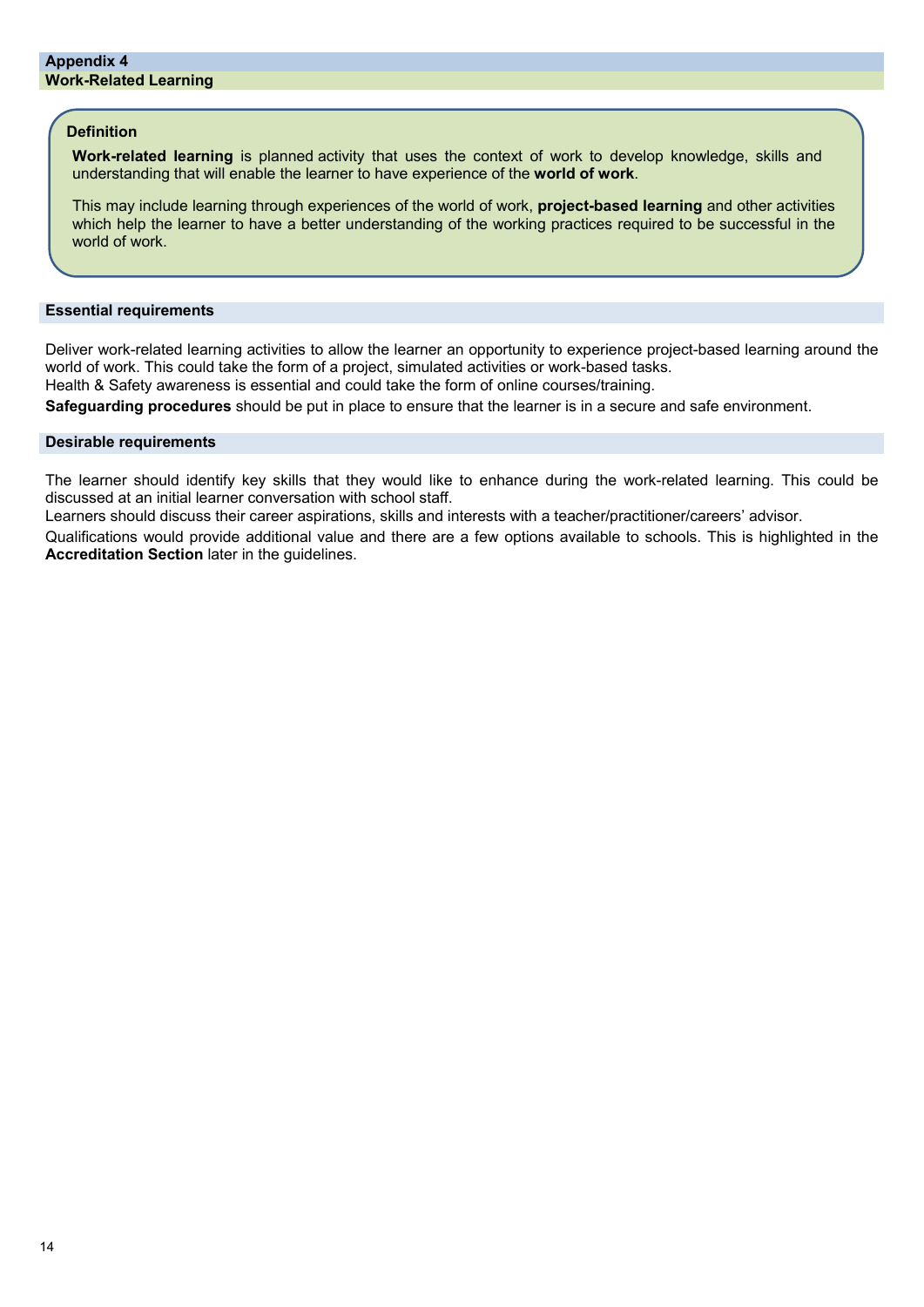

#### **Essential Elements**

- prior to VWP learners discuss their career aspirations, skills and interests with a teacher/practitioner/careers' advisor and identify clear goals;
- VWP induction: Learners are provided with an overview of the key aspects of the placement including an introduction to the organisation they will connect with;
- direct engagement with a mentor to provide regular opportunities to reflect on the learners VWP;
- engagement with relevant organisation representatives to broaden their perspectives on the breadth of employment opportunities within an organisation;
- delivery of a tangible outcome/product/output to ensure that the learner gains a realistic understanding of the working environment within an organisation. This could take the form of a project, production of goods, or work-based task;
- feedback from the mentor which allows the learner to assess their strengths, skills, progress and plan next steps;
- evaluation undertaken by the learner in collaboration with the mentor and teacher/VWP coordinator;
- learners are responsible to keep a record of their VWP, this can be a learning log, record or diary;
- a recognition of learning and achievements as a result of undertaking a VWP through profiling, CV writing or reporting;
- health & safety awareness and safeguarding procedures are essential and could take the form of online courses/training.
- the provision of digital devices and internet connectivity to young people who may not have such resources otherwise.

- working as part of a team during their placement. **•** learners should discuss their career aspirations, skills and interests with a
- mentoring by senior students with previous experience of a work placement, in particular for those learners that may require additional support.
- relevant accreditation or qualifications in relation to the VWP. Options outlined in the **certification section**
- teacher/practitioner/careers' advisor
- learner should identify key skills that they would like to enhance during the workrelated learning. This could be discussed at an initial learner conversation with school staff.
- qualifications would provide additional value, there are options available to schools. This is highlighted in the **certification** section.
- Deliver work-related learning activities that provide learners with opportunities to develop knowledge, skills and understanding which provides learners with experiences and knowledge about the world of work. This could take the form of a project-based learning, research, online study, simulated activities or workbased tasks.
- Health & Safety awareness is essential and could take the form of online courses/training
- **Safeguarding procedures** should be put in place to ensure that the learner is in a secure and safe environment

#### **Desirable Elements**